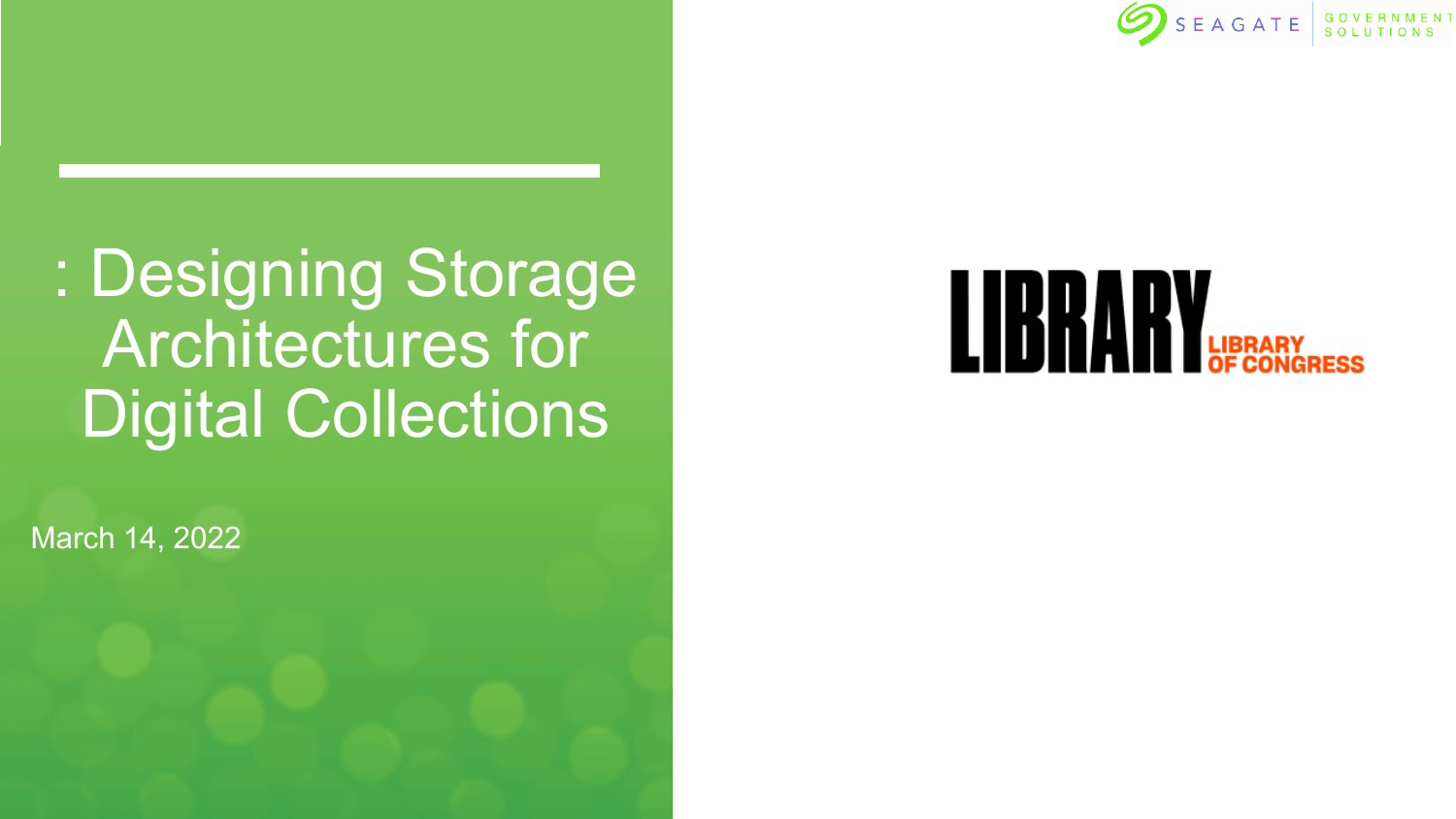Some really smart people think things will happen faster than they do

AND SOME NOT SO SMART PEOPLE ALSO  $\odot$ 

- Disruptive changes in storage were predicted in December 2006
- To Quote Jim Gray
	- Famous computer scientist who received the Turing Award in 1998 "for seminal contributions to database and transaction processing research
	- Tape is Dead
	- Disk is Tape
	- Flash is Disk
	- RAM Locality is King
		- People often forget this 1
	- I have the whole presentation as backup slides for feel free to search Jim Gray Tape is Dead"

2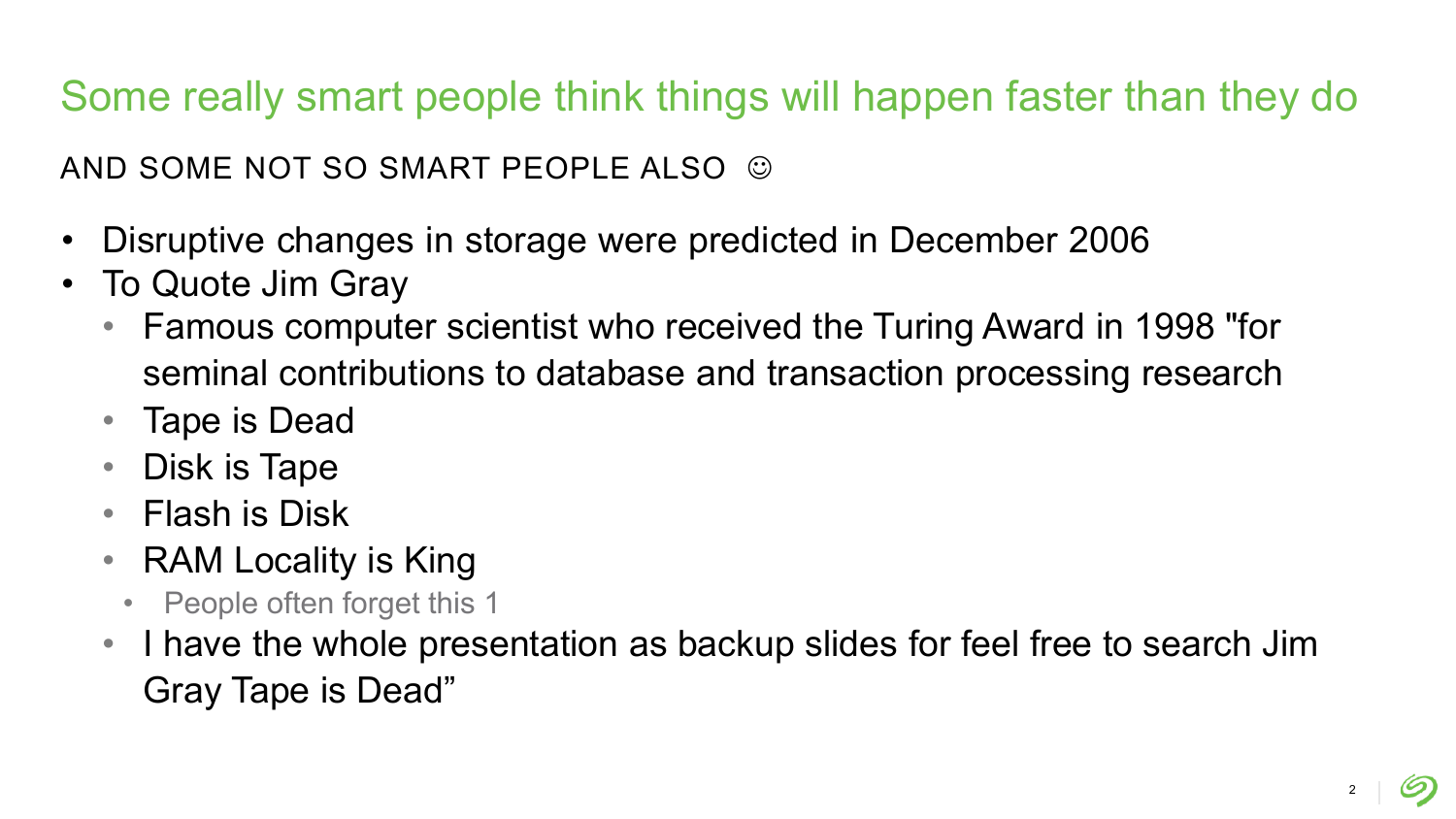# What was Jim Predicting

VENDORS MAKE BOLD CLAIMS

- Low entry-cost, • Jim said:  $\sim$ \$30/chip  $\rightarrow \sim$ \$3/chip 2012 1 Tb NAND flash  $== 128$  GB chip  $==$  1TB or 2TB "disk" for  $\sim$ \$400
	- or 128GB disk for \$40
	- or 32GB disk for \$5



• We got to 1 Tb in 2017 and the cost is now below the less than ~\$200 for 2 TB consumer SSD, but what happened and why are not where Jim said they would be?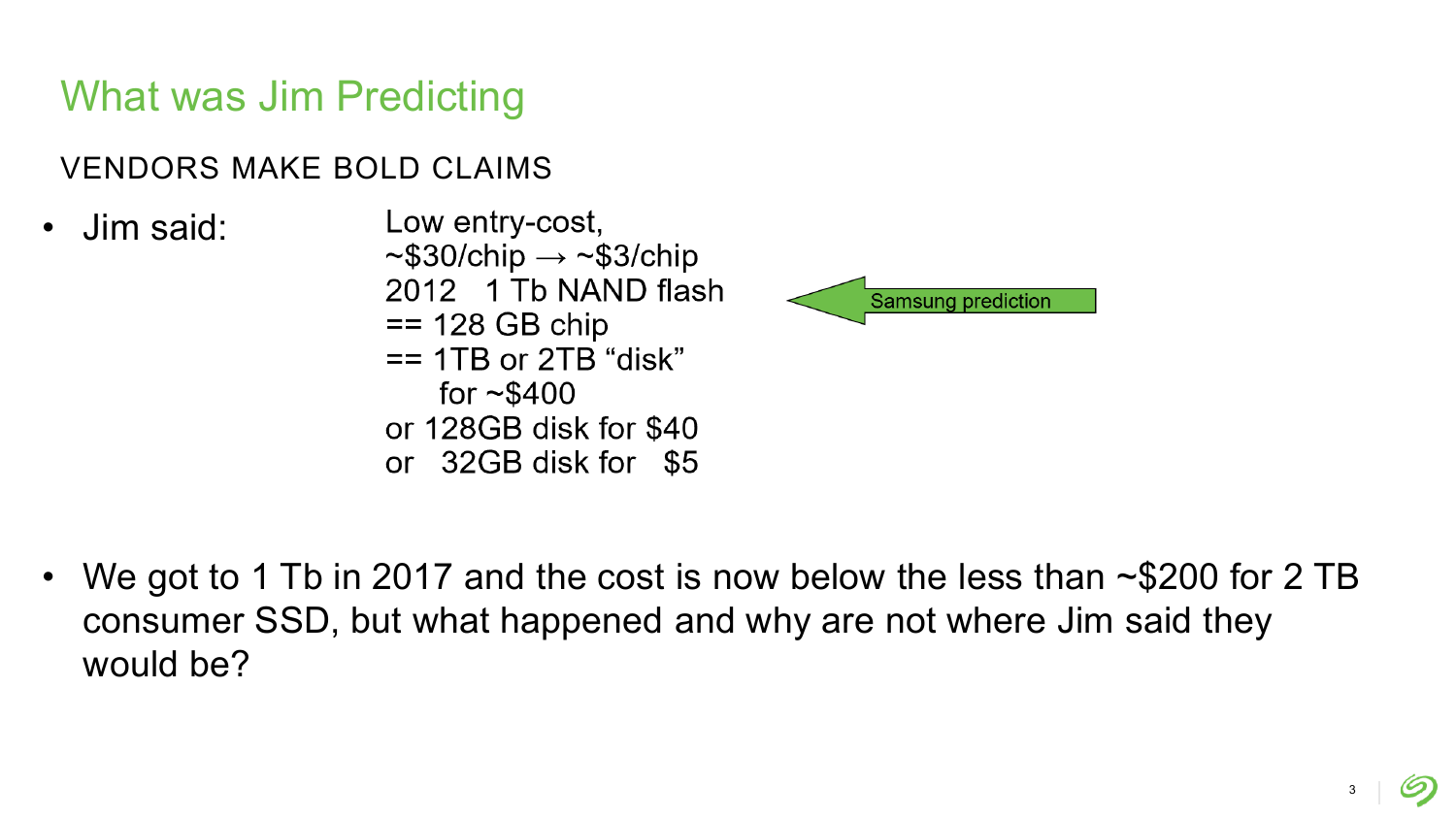# 1st a Back Story

- I invited Jim to dinner in March of 2007
- Restaurant Alma on University Ave
	- I was **honored** that he accepted
- I was a very serious tape proponent in those days
- I wanted to convince him that he was wrong
	- Guess what I was wrong, but Jim was wrong on the timeline
	- Why?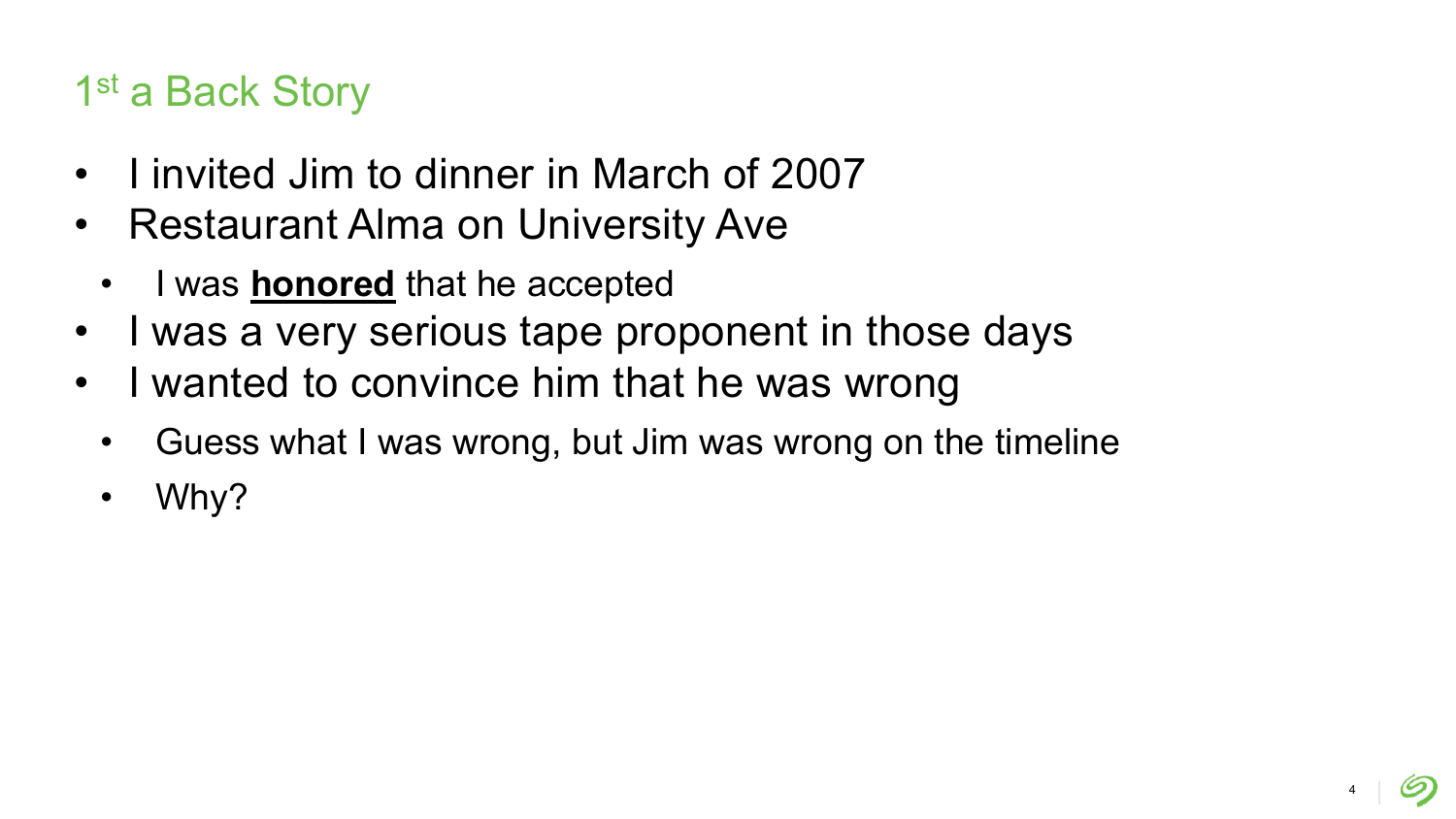Why are predictions usually right by smart people but

Timeline is often very wrong

- Carl Watts and I talked about the end of tape over 8 years ago at **DSA** 
	- It is still here
- Jim talked about disk being relegated to archive in 2006
- Change does not happen fast as fast as many predict
	- But sometimes it does
		- Linux, x86, PCI bus, are examples of fast change
- What makes some change fast and others much slower?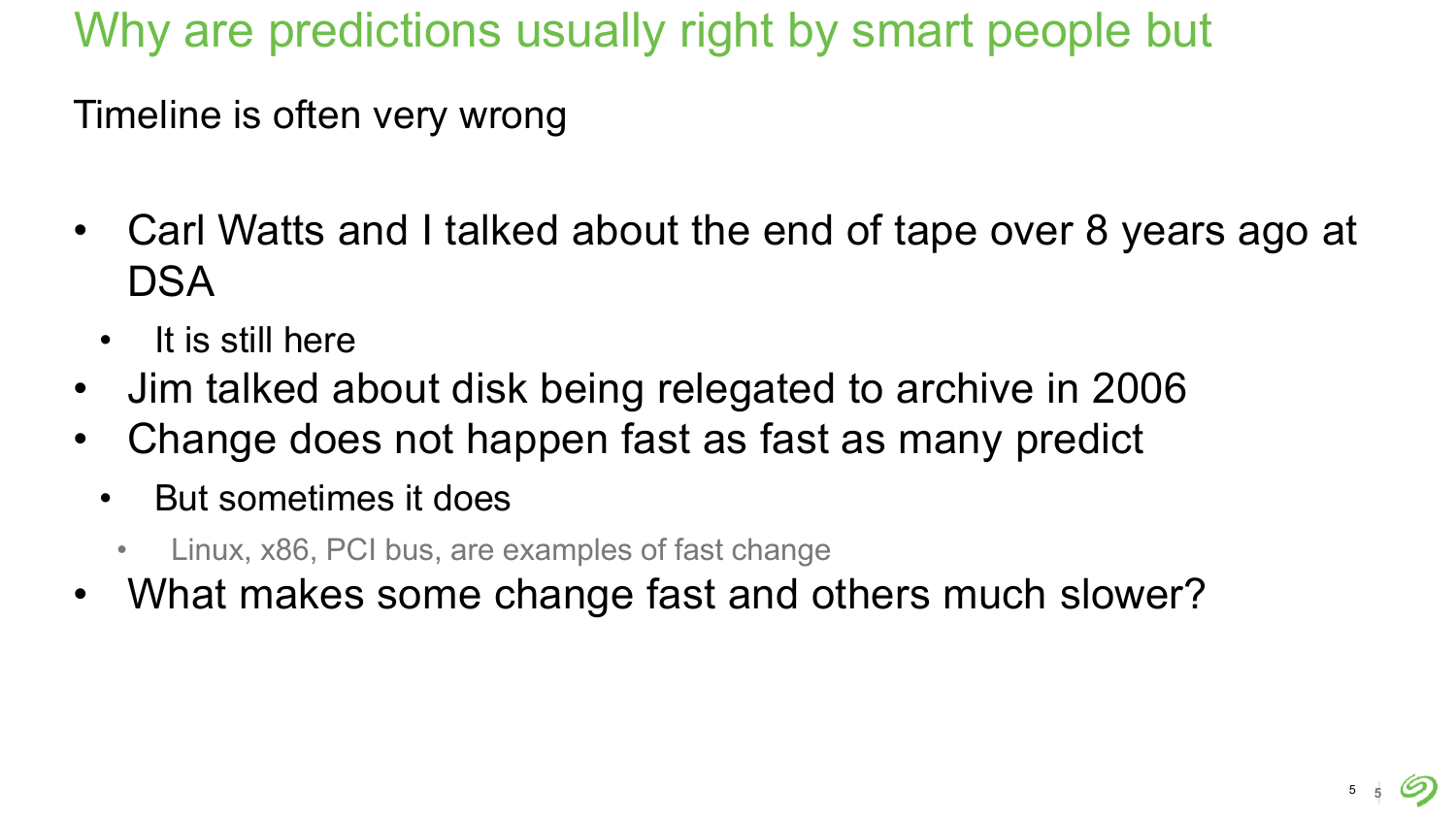# Looking back, it is Requirements vs. Nice To Have

What is really a requirement?

If you are building a system, you need to interface with peripheral devices

- In the past everyone had their own interface
- Not workable for innovation
- Not workable for time to market
- Not workable for cost

PCI (1992) took over very quickly and eliminate Intergraph's market control for graphics on the low end and then eventually SGI's high-end dominance

- Anyone could build a graphics card and the engineering required was the graphics not the interface to the system
- This kick started many companies we have today like NVIDIA (1993)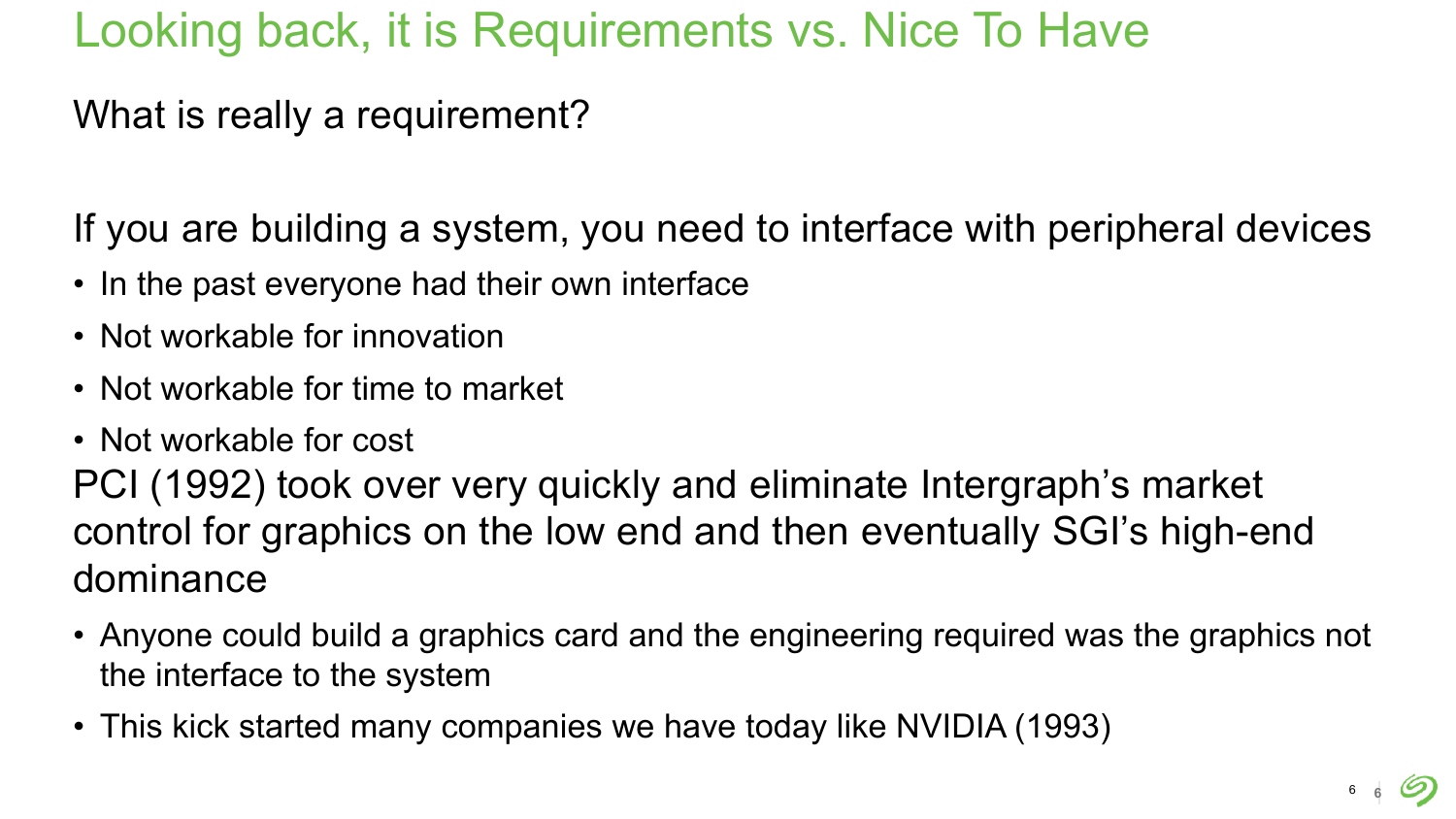# What about Jim's predication on storage

It will be become true, but it will still take more time

# Let's look at HDDs 1<sup>st</sup>- 246 EB shipped

| HDD Shipments in Q2 2021 |                         |                        |            |              |                 |                     |  |  |  |  |
|--------------------------|-------------------------|------------------------|------------|--------------|-----------------|---------------------|--|--|--|--|
| Data by Trendfocus       |                         |                        |            |              |                 |                     |  |  |  |  |
|                          |                         | <b>HDDs in million</b> | Q/Q growth | Avg HDD (TB) | <b>Exabytes</b> | <b>Market share</b> |  |  |  |  |
| Vendor                   | <b>Seagte</b>           | 28.17                  | 2.30%      | 5.67         | 152.3           | 41.80%              |  |  |  |  |
|                          | Toshibia                | 13.98                  | 3.20%      | 3.75         | 49.97           | 20.80%              |  |  |  |  |
|                          | <b>WDC</b>              | 25.4                   | 9.20%      | 6.13         | 148.43          | 37.40%              |  |  |  |  |
| <b>Client PC</b>         | <b>Total Desktop</b>    | 14.61                  | $-1.20%$   | 2.59         | 36.12           | 10.30%              |  |  |  |  |
|                          | <b>Total Mobile</b>     | 18.78                  | $-6.90%$   | 1.74         | 31.18           | 8.89%               |  |  |  |  |
|                          | <b>Total Client</b>     | 33.39                  | $-4.51%$   | 2.11         | 67.3            | 19.19%              |  |  |  |  |
| <b>Enterprise</b>        | 3.5" enterprise         | 19.31                  | 19.90%     | 13.2         | 243             | 69.29%              |  |  |  |  |
|                          | 2.5" enterprise         | 3.44                   | 16.40%     | 1.41         | 4.61            | 1.31%               |  |  |  |  |
|                          | <b>Total enterprise</b> | 22.75                  | 19.30%     | 11.41        | 247.61          | 70.60%              |  |  |  |  |
| <b>CE</b>                | 3.5" CE                 | 8.89                   | 19.80%     | 3.88         | 32.86           | 9.37%               |  |  |  |  |
|                          | 2.5" CE                 | 2.34                   | $7.50\%$   | 0.79         | 1.76            | 0.50%               |  |  |  |  |
|                          | <b>Total CE</b>         | 11.23                  | 12.90%     | 3.23         | 34.62           | 9.87%               |  |  |  |  |
| <b>Total</b>             |                         | 67.6                   | 5.00%      | 5.43         | 350.7           | 100%                |  |  |  |  |
|                          |                         |                        |            |              |                 |                     |  |  |  |  |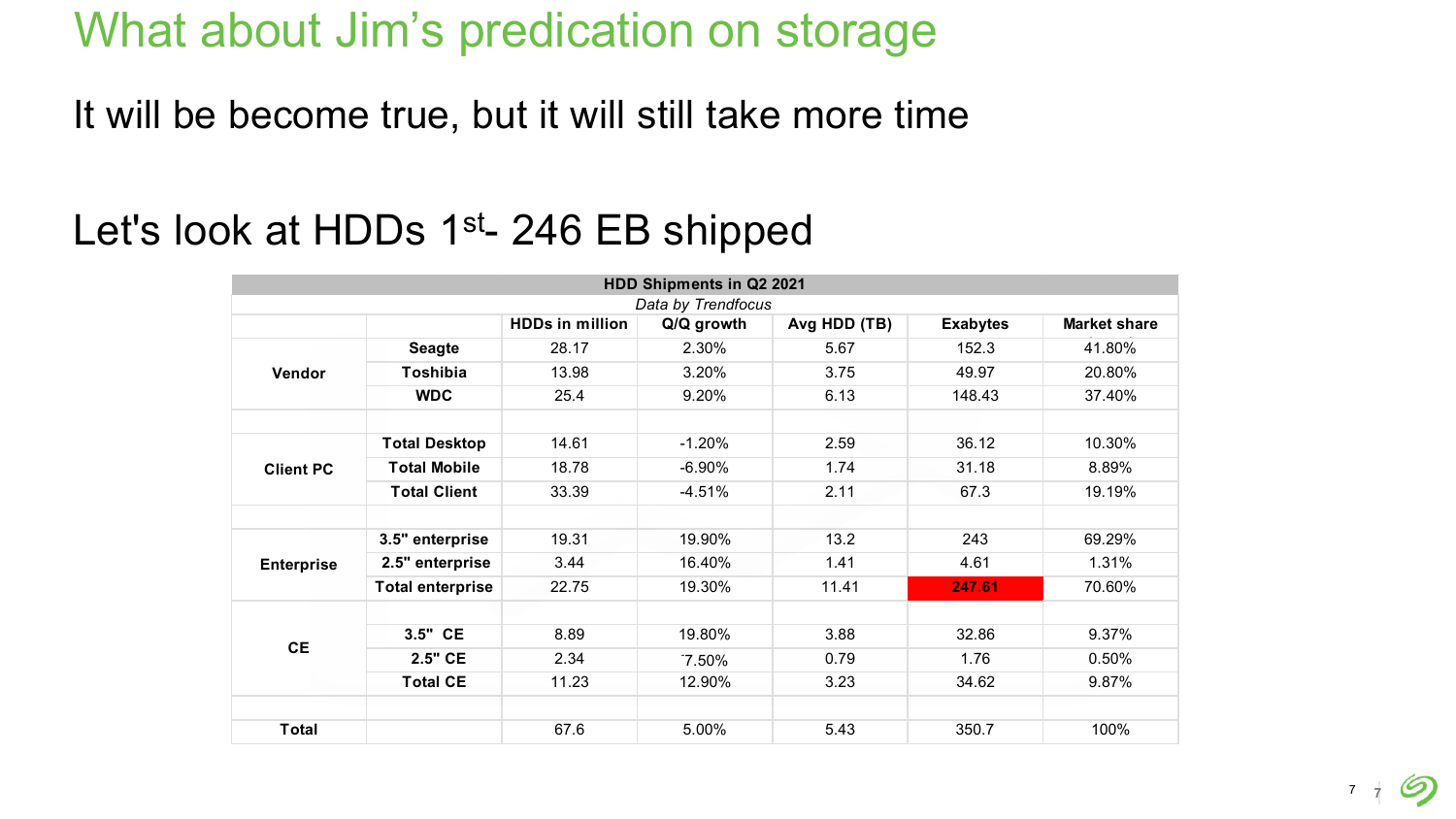# Now SSDs

Lots more time

# 35 EB shipped

| SSD Shipments in Q2 2021 |                        |                        |              |                 |                 |  |  |  |  |  |
|--------------------------|------------------------|------------------------|--------------|-----------------|-----------------|--|--|--|--|--|
| Data by Trendfocus       |                        |                        |              |                 |                 |  |  |  |  |  |
|                          |                        | <b>SSDs in million</b> | Avg SSD (TB) | <b>Exabytes</b> | Q/Q Unit Growth |  |  |  |  |  |
| <b>Client SSDs</b>       | $2.5$ Inc              | 15.38                  | 0.6          | 8.74            | ?               |  |  |  |  |  |
|                          | <b>M.2 Modules</b>     | 71.48                  | 0.48         | 32.81           | 1.50%           |  |  |  |  |  |
|                          | Total                  | 86.86                  | 1.08         | 41.55           | 1.70%           |  |  |  |  |  |
|                          |                        |                        |              |                 |                 |  |  |  |  |  |
|                          | <b>SATA</b>            | 5.79                   | 0.95         | 5.25            | $~17\%$         |  |  |  |  |  |
| <b>Enterprise SSDs</b>   | <b>SAS</b>             | 1.1                    | 3.51         | 3.68            | $1\%$           |  |  |  |  |  |
|                          | <b>PC<sub>le</sub></b> | 5.84                   | 3.26         | 18.16           | 14.90%          |  |  |  |  |  |
|                          | <b>Total</b>           | 12.74                  | 2.95         | 35.79           | 2               |  |  |  |  |  |
|                          |                        |                        |              |                 |                 |  |  |  |  |  |
| <b>All SSDs</b>          |                        | 99.596                 | 0.72         | 68.63           | 0.16%           |  |  |  |  |  |

This is a factor 6.92 times. That is a lot of NAND fabs to build 4Q21 only 69.38 EB. No real changes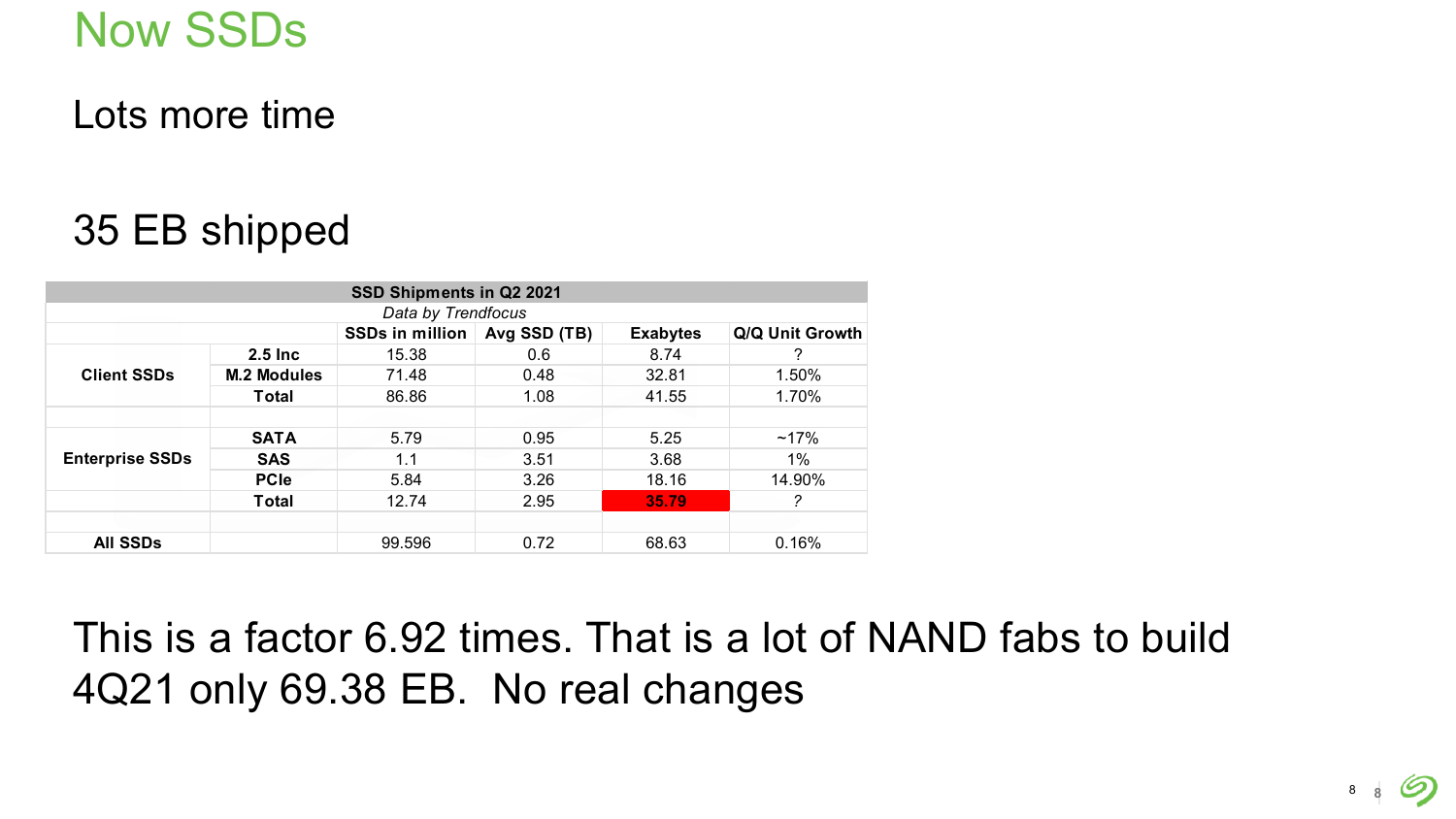Storage is the forgotten child until you need something

# HDDs are often not workable for innovation

- You can still get much of your job done with disk
- The parts of the problems that are not workable such as ML/AI, HPC problems, etc. have moved to flash
- Not workable for time to market
- Putting disk in cars could be done but ..
- Not workable for cost and reliability What I realized that change is all about requirements along with innovation
- Innovation alone is not going to change markets quickly.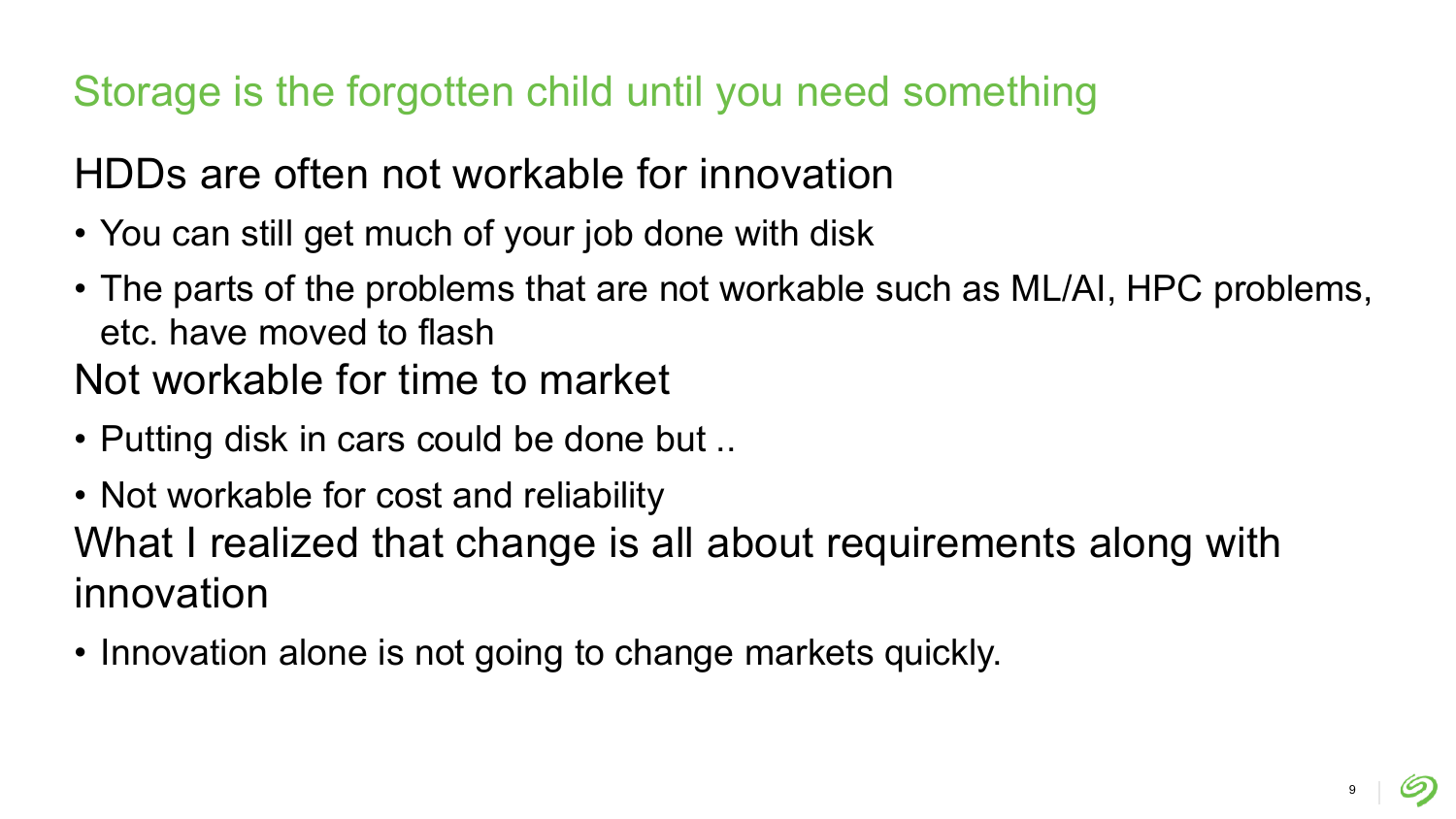#### THANKS to LOC Especially Jane

BACK IN JUNE OF 2001 JANE CALLED ME, 1 DAY

I have enjoy working with and previously for LOC for over ~22 year now.

This is my last DSC and I appreciated and truly enjoy the interactions I have had here in this building and other buildings. I have really enjoyed my interactions with LOC!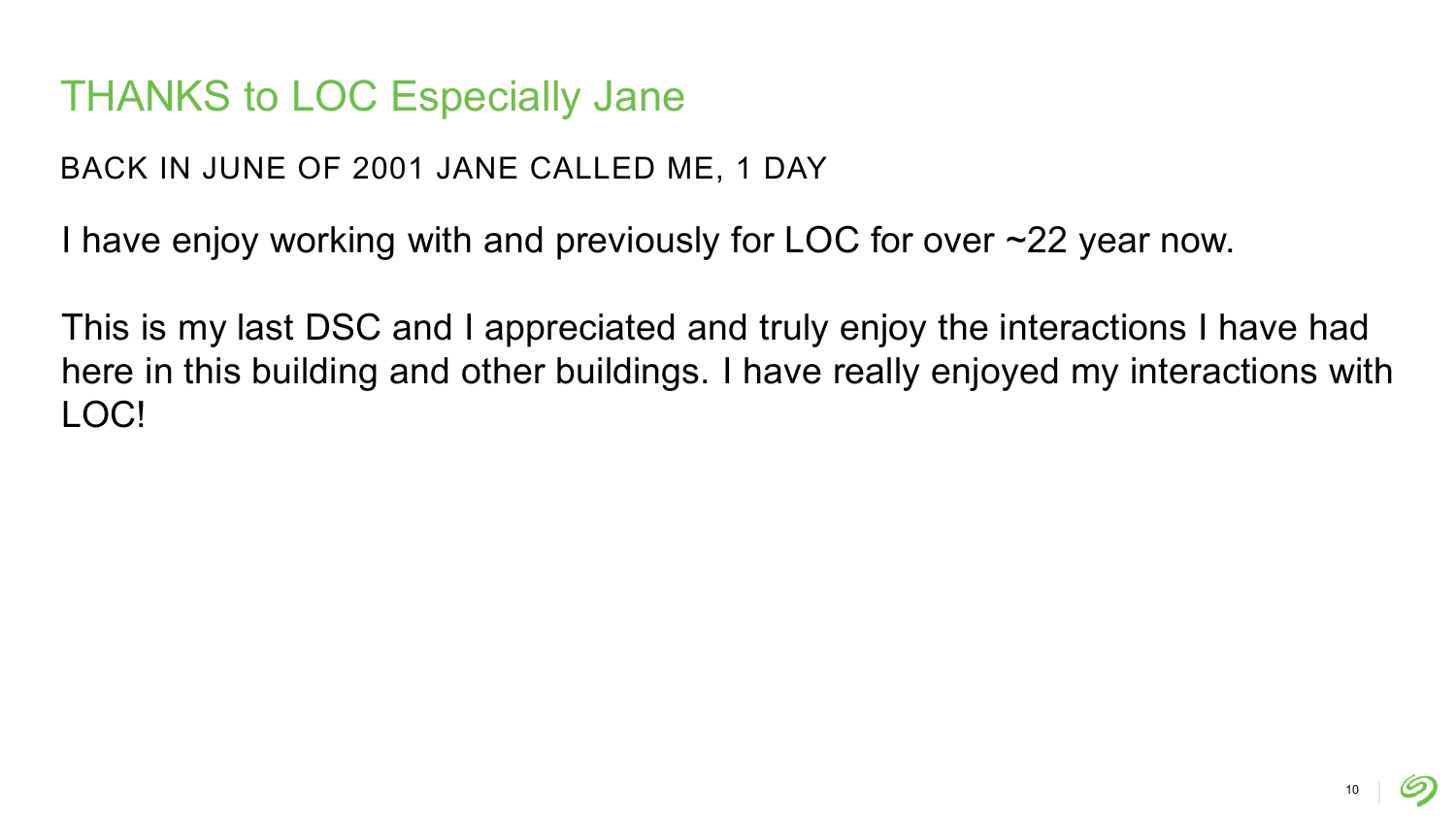Tape is Dead Disk is Tape Flash is Disk RAM Locality is King

> Jim Gray **Microsoft** December 2006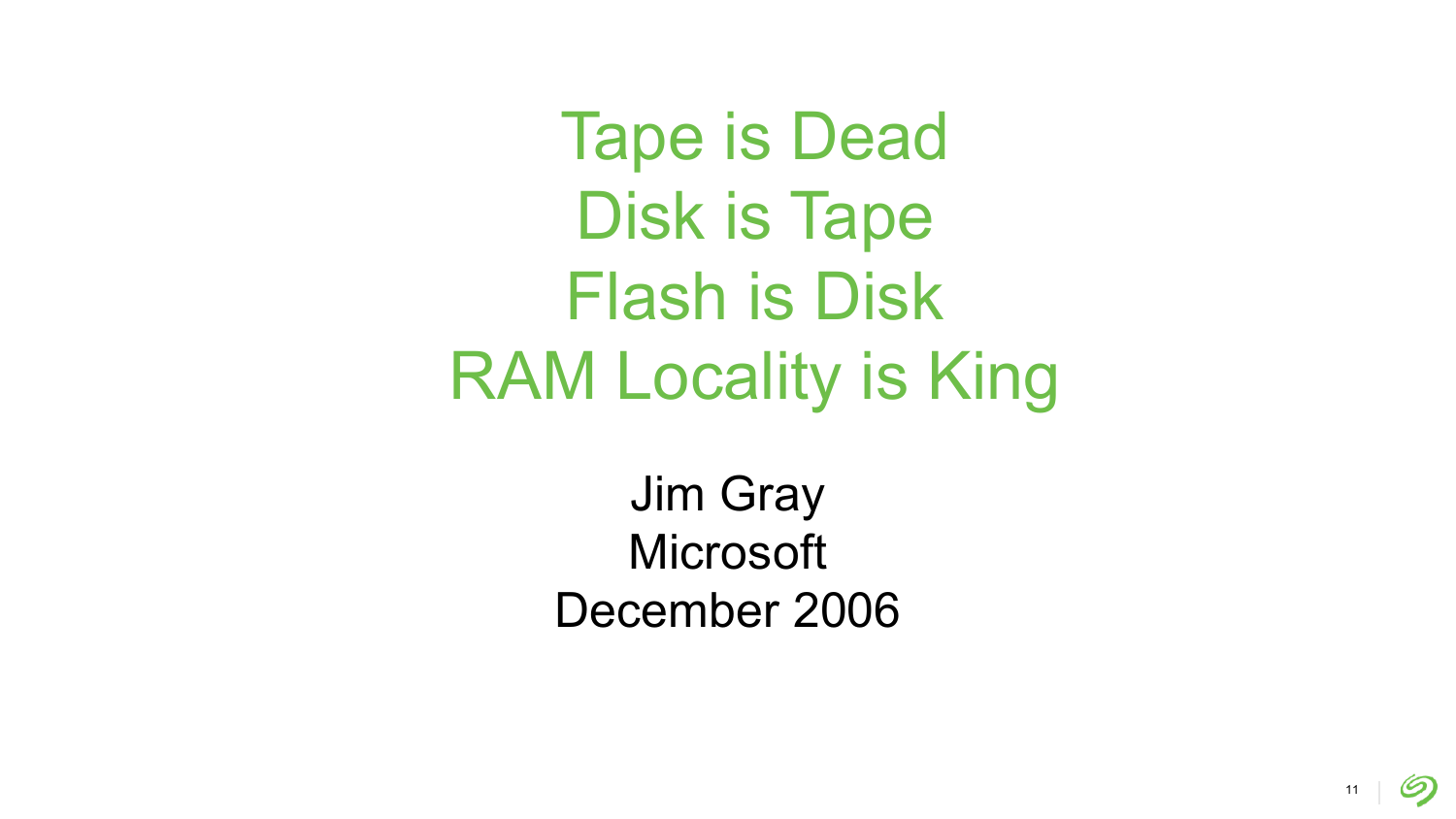```
Tape Is Dead
Disk is Tape
         1TB disks are available
         10+ TB disks are predicted in 5 years
         Unit disk cost: \sim$400 \rightarrow \sim$80
```
But: ~ 5..15 **hours to read (sequential)** ~15..150 **days to read (random)**

Need to treat **most of disk** as **Cold-storage archive**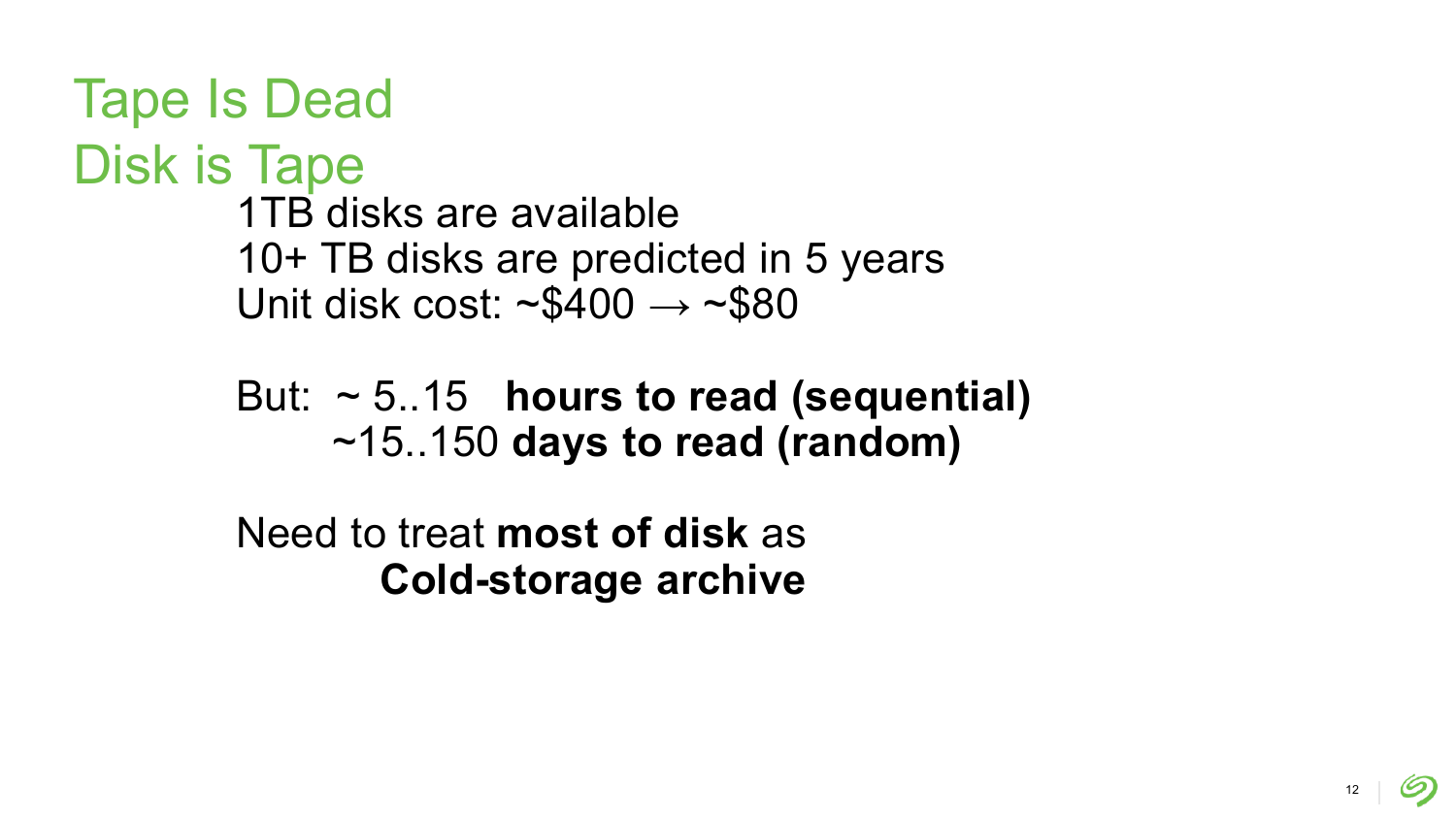#### FLASH Storage?

1995 16 Mb NAND flash chips 2005 16 Gb NAND flash Doubled each year since 1995 Market driven by Phones, Cameras, iPod,... Low entry-cost,  $~\sim$ \$30/chip  $\rightarrow$   $~\sim$ \$3/chip 2012 1 Tb NAND flash == 128 GB chip == 1TB or 2TB "disk" for  $~5400$ or 128GB disk for \$40 or 32GB disk for \$5



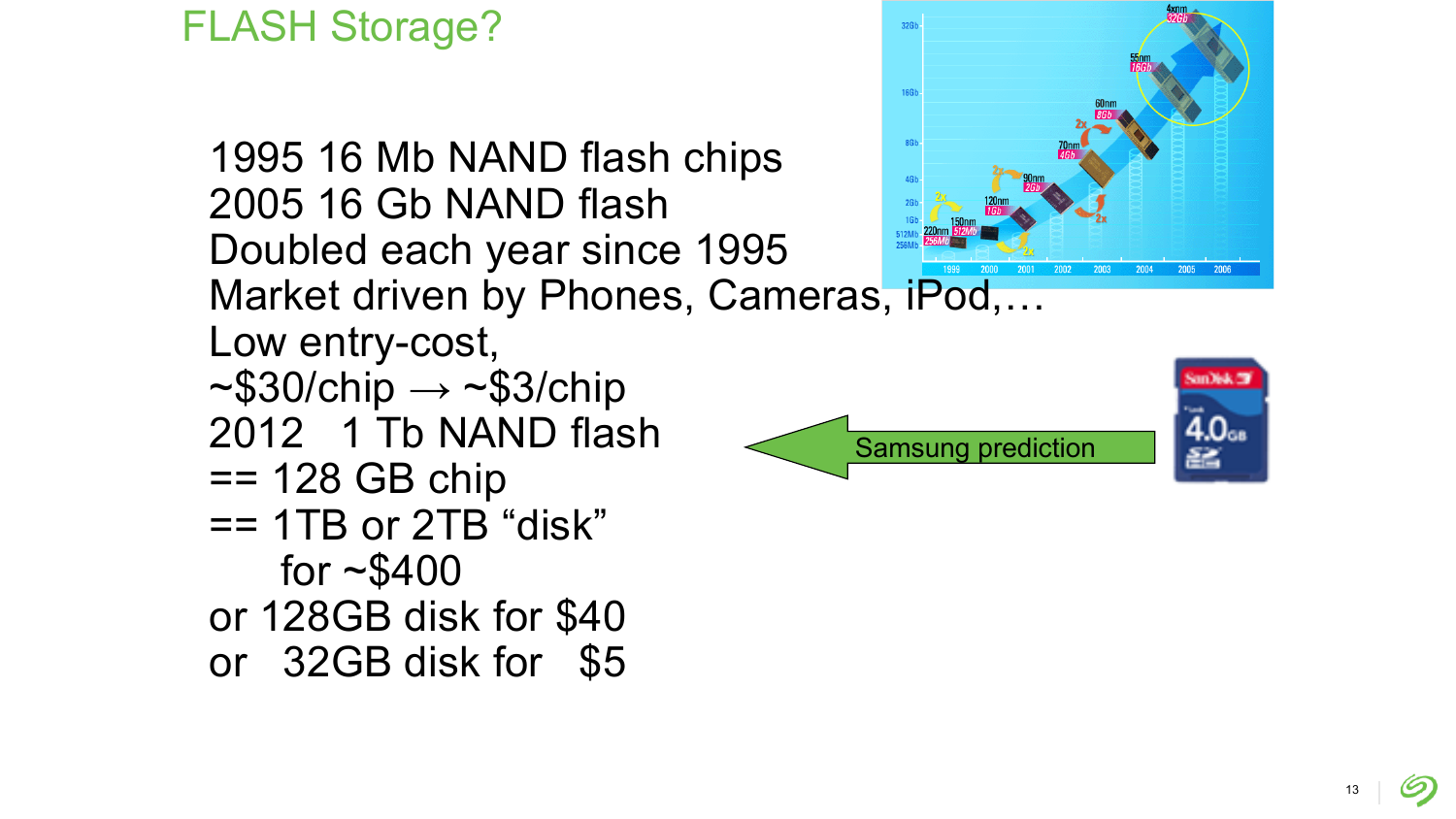# **5,000 IO/s per chip!**

- Chip read  $\sim$  20 MB/s
	- write  $\sim$  10 MB/s N chips have N x bandwidth
- Latency  $\sim$  25 μs to start read,
	- $\sim$  100 µs to read a "2K page"
	- $\sim 2,000$  µs to erase
	- $\sim$  200 µs to write a "2K page"
- Power  $\sim$  1W for 8 chips and controller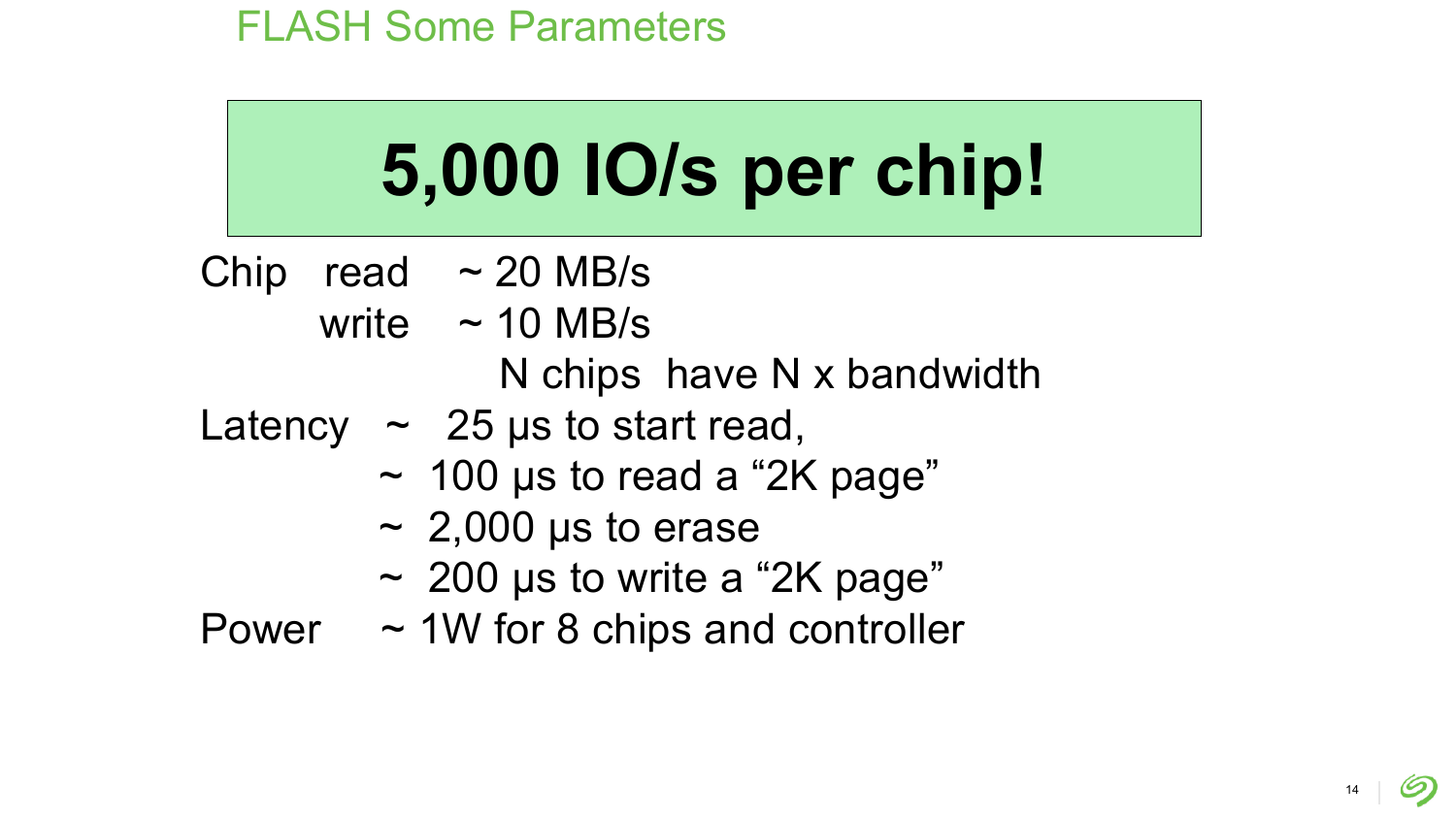#### What's Wrong With FLASH?

# Expensive: \$/GB

- 50x more than disk today
- Ratio may drop to 10x in 2012 Limited lifetime
- ~100k to 1M writes / page
- requires "*wear leveling*" but, if you have 1B pages, then 15,000 years to "use"  $\frac{1}{2}$  the pages. Slow to write you can only write 0's, so erase (set all 1) then write.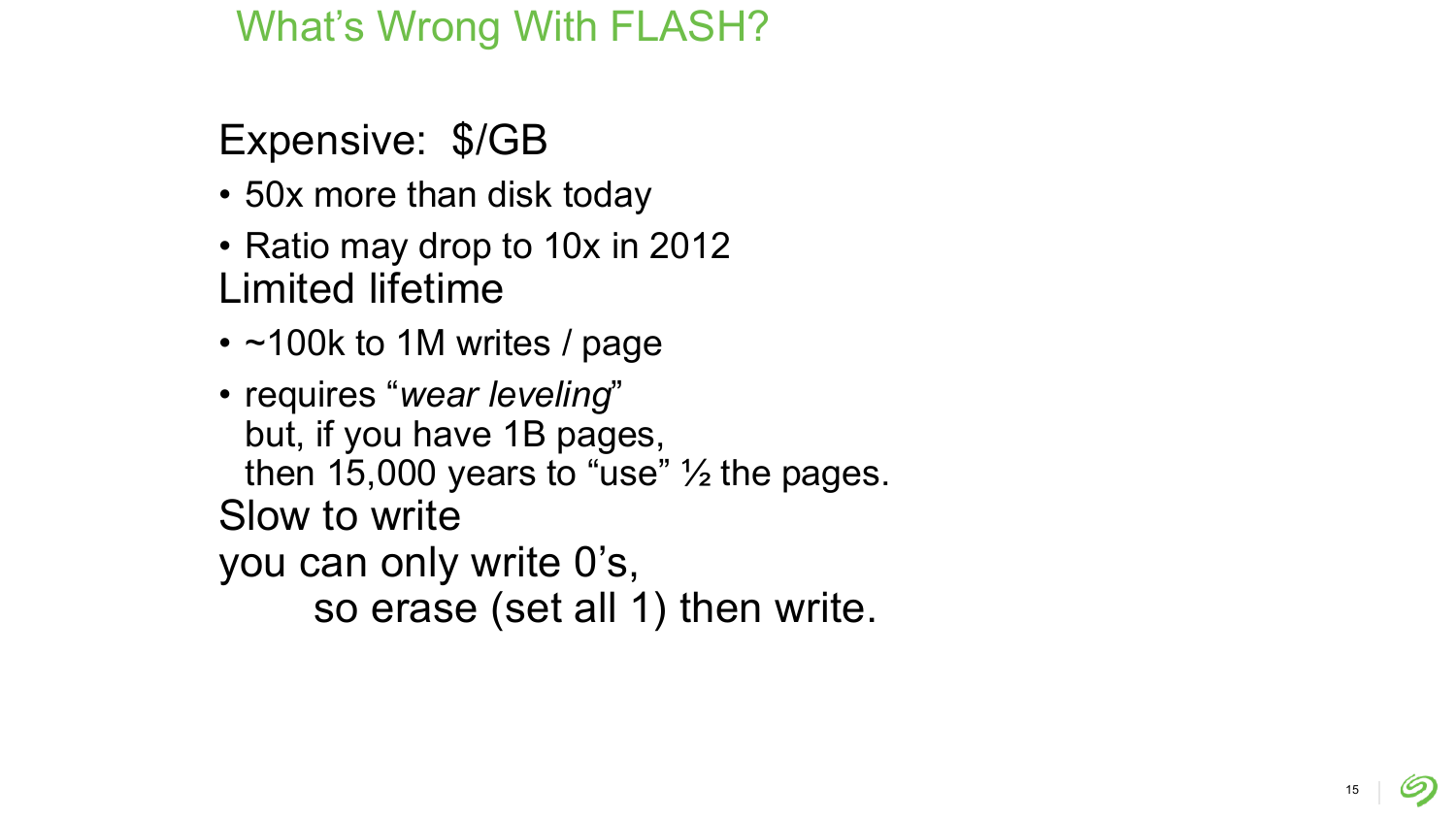Obvious Uses For Flash

PDAs, cameras, iPod, …. Laptop disks

• power, rugged, quiet, big enough, …

Not so obvious use:

- ARCHIVE for photo/music/.. because it's simple to understand.
- Enterprise drives (lots of IO/s per \$ per watt per liter )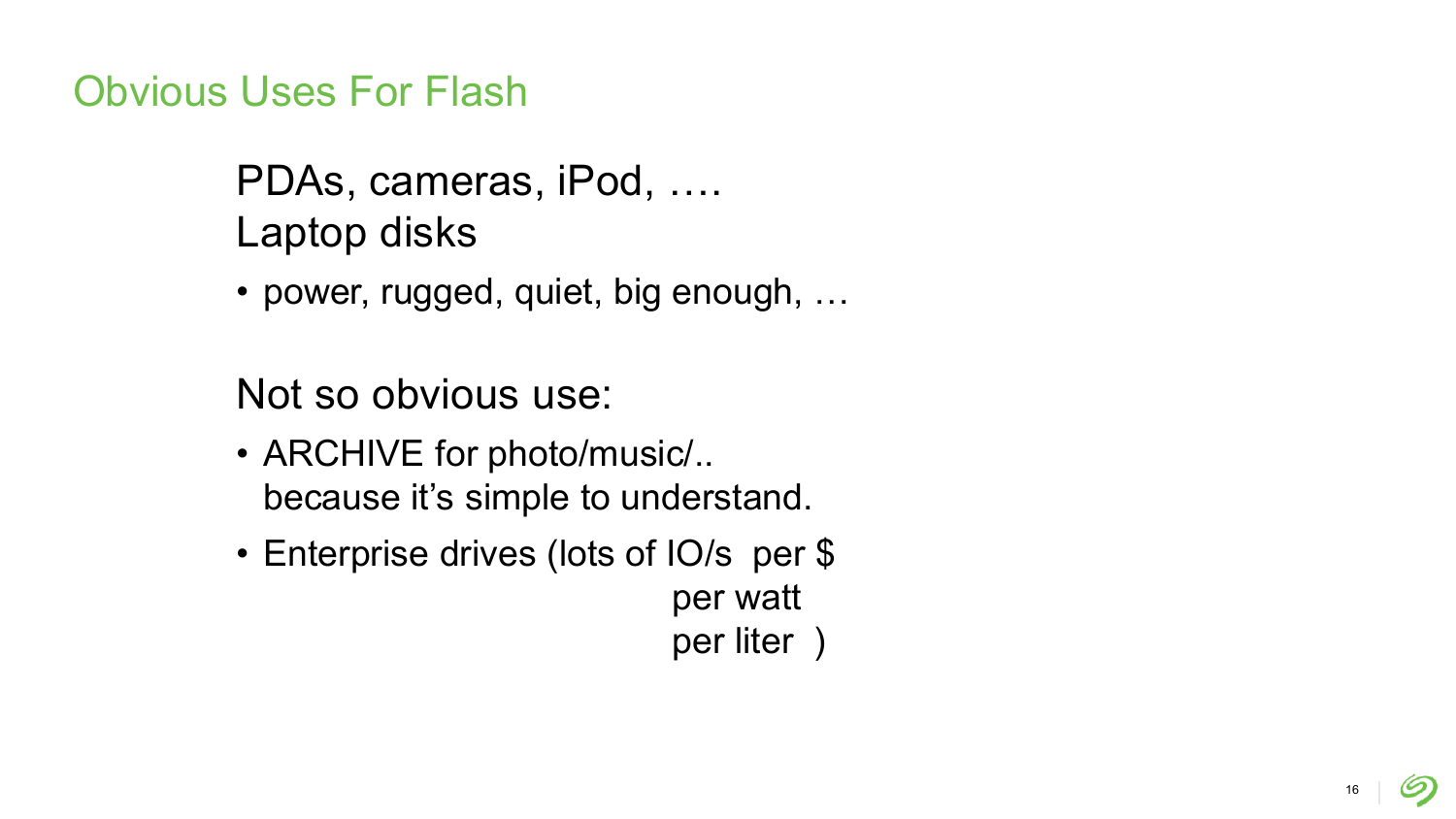# One Could Make a Flash Disk

(or a Flash File System)

6K random reads/sec, 3K random writes/sec The IO capacity of 30..45 disks Uses 1 W vs 500W…

Less space, … See

"**A Design for [High-Performance](ftp://ftp.research.microsoft.com/pub/tr/TR-2005-176.pdf)  Flash Disks"**  Birrell, Isard,

Thacker, Wobber MSR-TR-2005-176

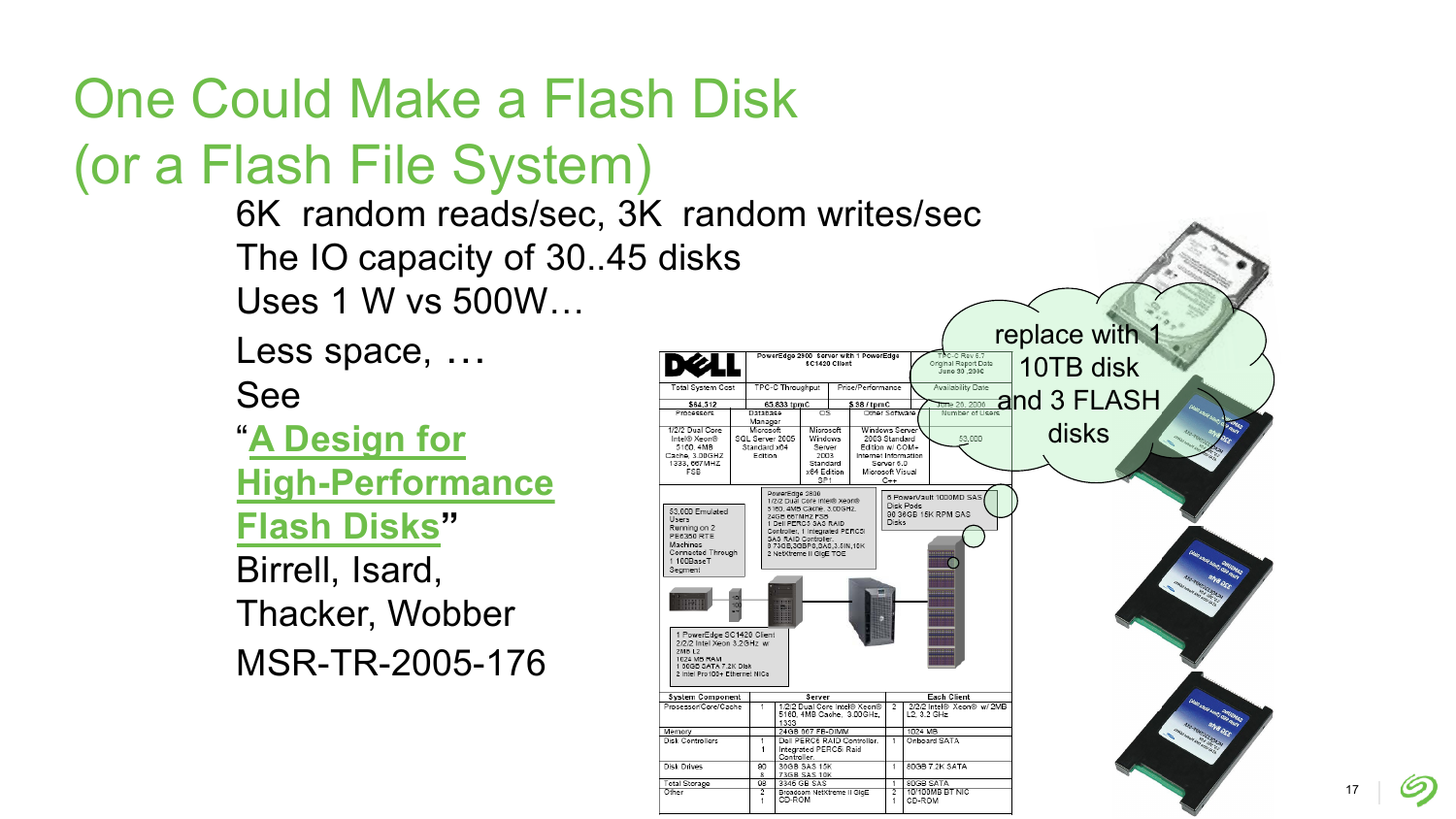We Are Not There Yet

Current FLASH disks could do much better on writes (100x better (!)) Algorithms are known but… This changes many ratios Access time is 20x less (~200us) IOps is 100x more Re-evaluate page sizes MSR-TR-2006-168 **[FlashDB: Dynamic Self-tuning Database for NAND Flash,](ftp://ftp.research.microsoft.com/pub/tr/TR-2006-168.pdf)** Suman Nath, Aman Kansal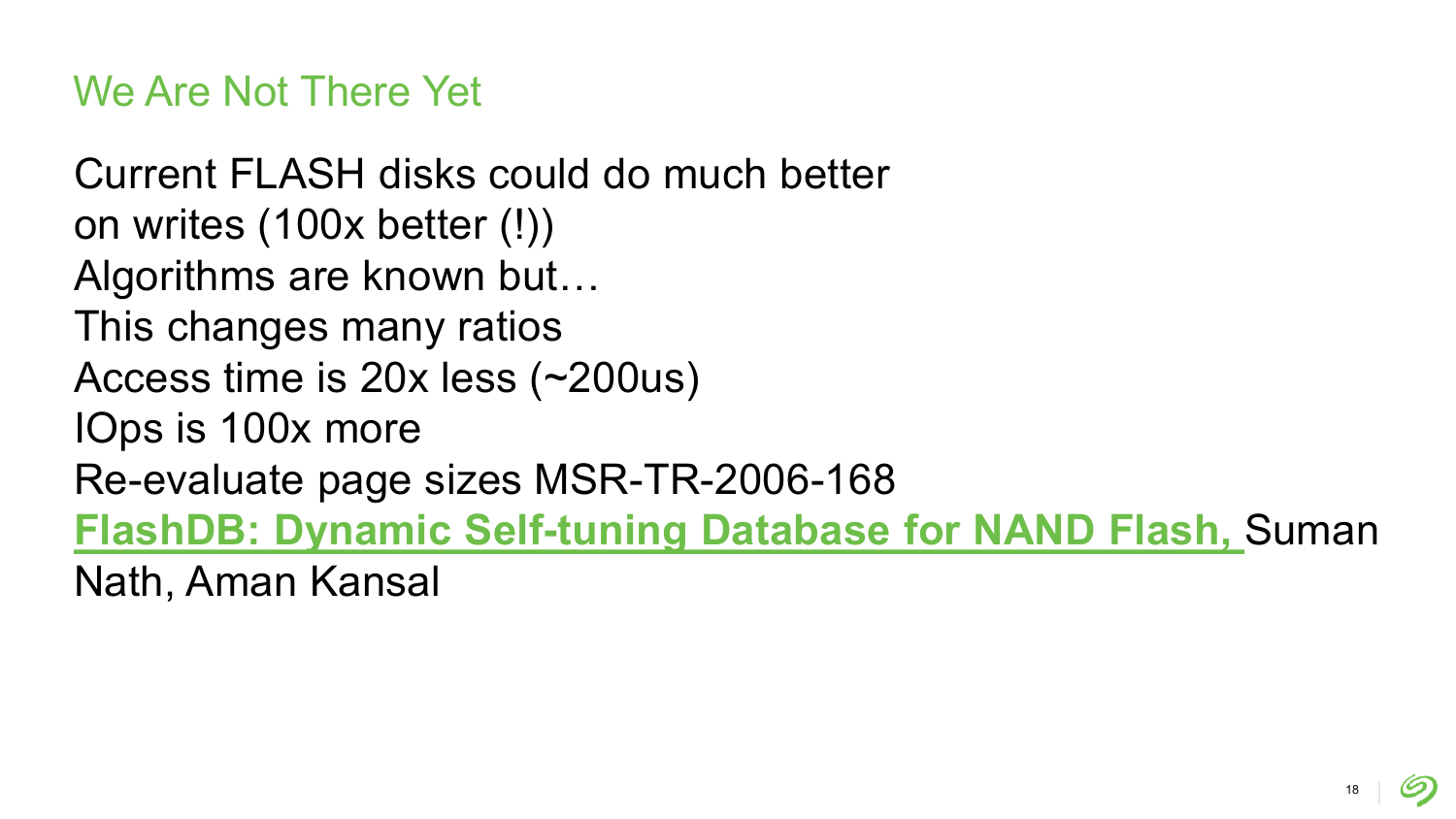#### RAM Locality is King

The cpu mostly waits for RAM Flash / Disk are 100,000 …1,000,000 clocks away from cpu RAM is ~100 clocks away unless you have locality (cache). If you want 1CPI (clock per instruction) you have to have the data in cache (program cache is "easy" ) This requires cache conscious data-structures and algorithms sequential (or predictable) access patterns Main Memory DB is going to be common. 1E-1 1E+0 1E+1 1E+2 **∯**<br>⊈ 1E+3 1E+4 1E+5 1E+6 1E+7